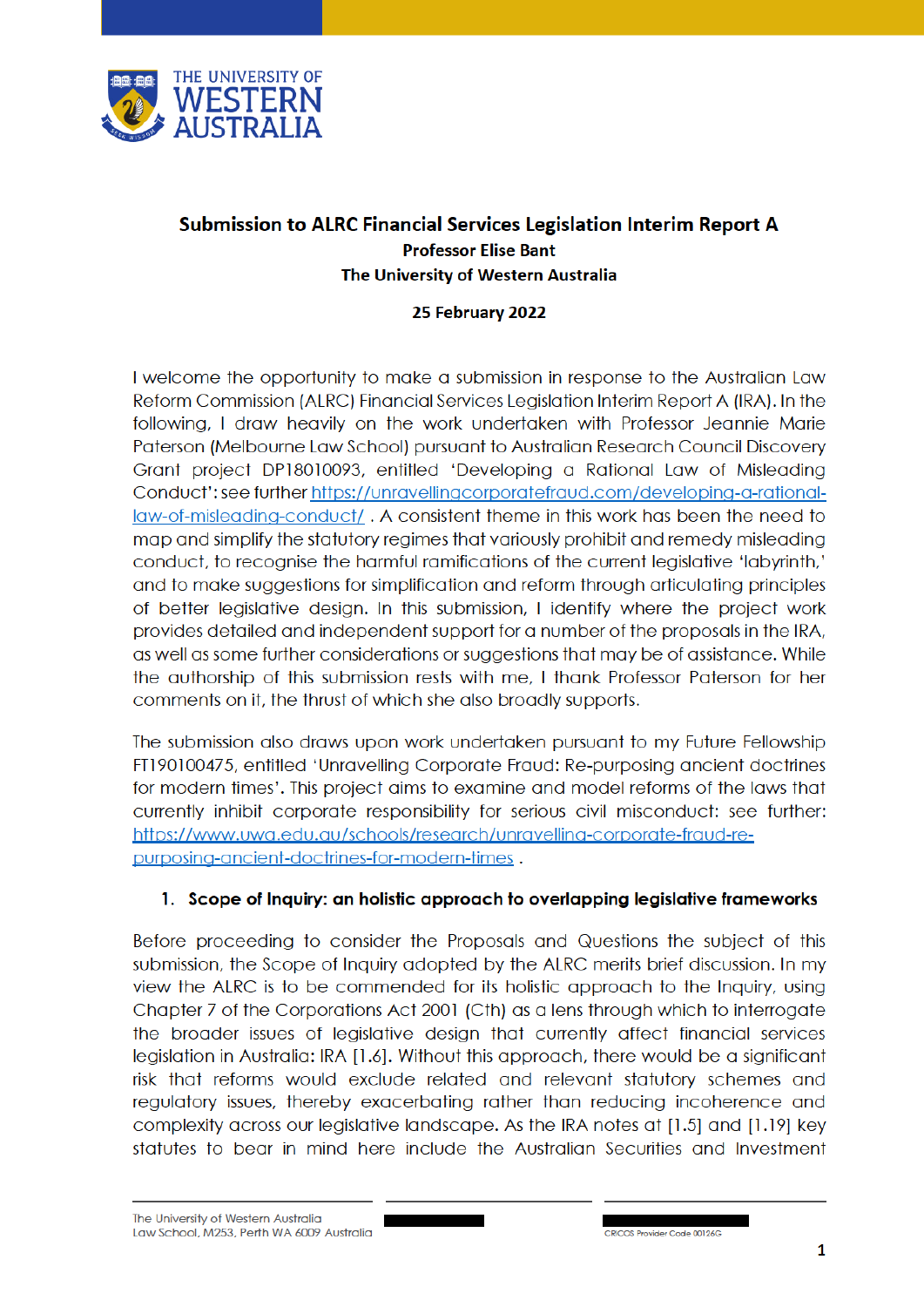Commission Act (ASIC Act) and the National Consumer Credit Protection Act 2009 (Cth), including the National Credit Code, which forms Schedule 1 to that Act. These major legislative frameworks sit alongside numerous additional statutes, as noted in IRA [1.20], which also regulate financial services. Finally, there are parts of the Corporations Act beyond Chapter 7 that also regulate certain forms of financial products, such as debentures, managed investment schemes and so on.

While these are rightly captured by the broad net cast by the ALRC, future reform programs should be mindful that the financial services legislation builds on patterns and regulatory strategies found – indeed generated – elsewhere in the statute books. In particular, the Australian Consumer Law, which forms the second Schedule to the Competition and Consumer Act 2010 (Cth), provides many of the consumer protection principles that underpin (often in slightly altered form, an issue to which I return below) those adopted in the main financial services legislation.

Changes to one body of law without regard to the other will quickly fracture the patterns of statutory principle that currently enable efficient and coherent reasoning across a swathe of statutes: see, for example, the patterns of reasoning employed in the civil penalty context, discussed in detail in JM Paterson and E Bant, 'Intuitive Synthesis and Fidelity to Purpose?: Judicial Interpretation of the Discretionary Power to award Civil Penalties under the Australian Consumer Law' in P Vines and S Donald (eds) *Statutory Interpretation in Private Law* (Federation Press, Leichhardt 2019) 154; and in relation to the core prohibition on misleading conduct in in Joseph Sabbagh, Elise Bant and Jeannie Marie Paterson, 'Mapping Misleading Conduct: Challenges in Legislative Design' (2022) *UWALR* (in press, annexed to this submission).

I also note, not entirely by way of aside, that the practice of appending major regulatory frameworks as schedules to other Acts is another issue shared across the financial services (eg the National Credit Code) and broader legislative landscape (the ACL being a prime example). This practice can quickly cause trouble in terms of accessibility and coherence. For example, the loss apportionment provisions that affect misleading conduct under s18 ACL are not contained in the ACL, but rather are found in s137B CCA (and not in the state and territory legislative counterparts). For the patchwork application of apportionment considerations in relation to misleading conduct in the financial services sector, arguably leading to similar risks of complexity and incoherence, compare *Wealthsure Pty Ltd v Selig* [2015] HCA 18, relating to s1041H Corporations Act and s12DA ASIC Act.

# **2. Overlapping legislation and definitions**

The overlapping operations of these statutory regimes can serve to make navigation and identification of core obligations tortuous, if not downright impossible. As Professor Paterson and I explain in 'In the age of statutes, why do we still turn to the common law torts?: Lessons from the statutory prohibitions on misleading conduct in Australia' (2016) 23 *Torts Law Journal* 139, 153: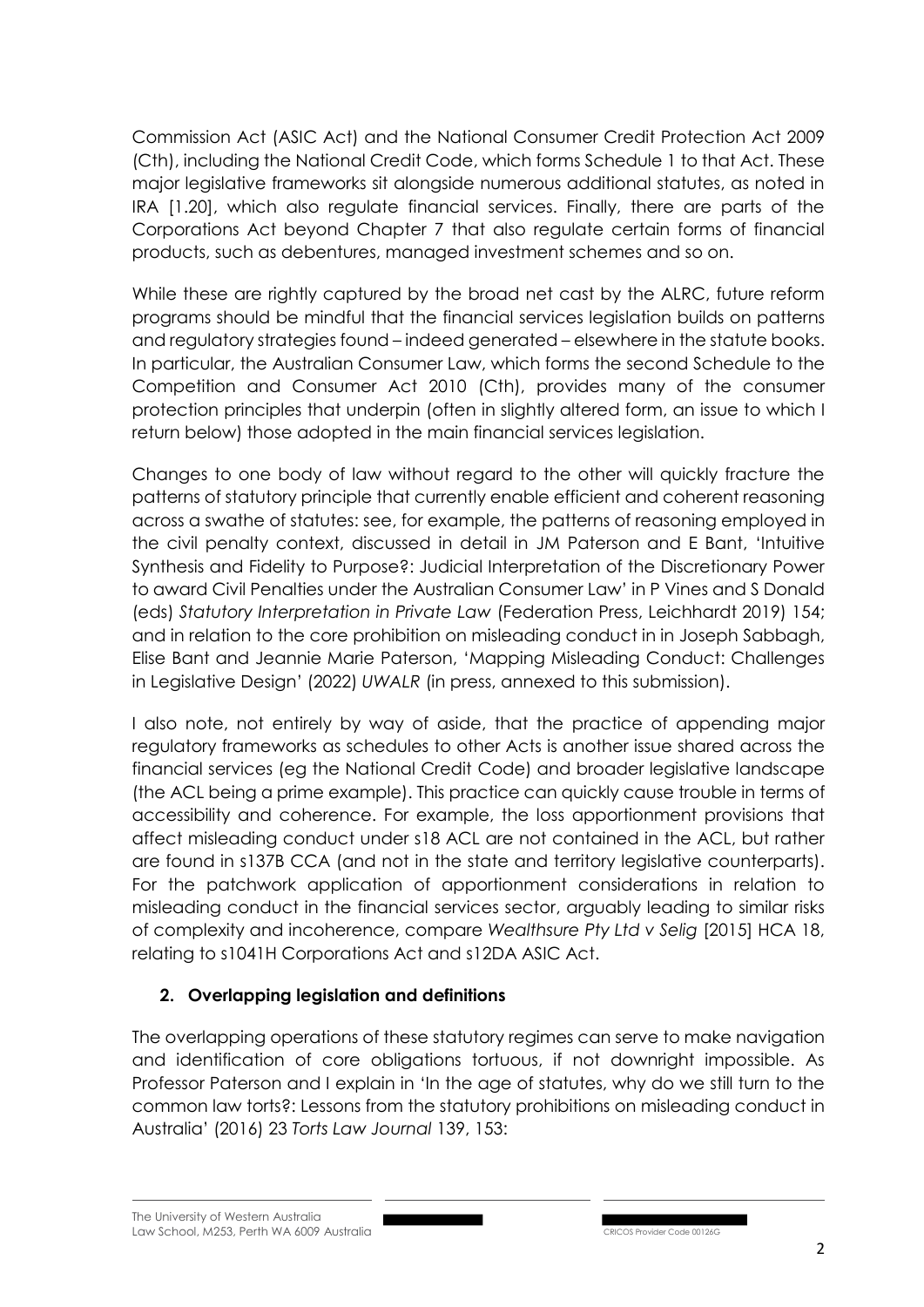The general prohibition on misleading conduct is repeated in a number of statutes, primarily the ACL, the Corporations Ac and the ASIC Act. The ACL does not apply to the supply of financial services and financial products and the Corporations Act and the ASIC Act contain highly complex definitions of the products that come within their scope. The most basic financial service, credit, is not a financial product for the purposes of the Corporations Act. Meanwhile securities, including debentures — a basic form of credit — are financial products. The definition of a debenture is itself riddled with uncertainty and has been the topic of sustained analysis in the cases in which it has been raised. (Citations excluded.)

While this discussion serves to reinforce the need for the ALRC to continue to keep firmly in view the range of overlapping statutes in the financial services space, it also supports the IRA observations, relevant to its 'Definitions' focus, that, in many cases, definitions are being used across overlapping legislative frameworks to trigger obligations or statutory operation, rather than to elucidate meaning. Further, as explained in E Bant and JM Paterson, 'Misleading Conduct before the Federal Court: Achievements and Challenges' in P Ridge and J Stellios (eds) *The Federal Court's Contribution to Australian Law: Past, Present and Future* (Federation Press, Leichhardt 2018) ('Misleading Conduct before the Federal Court'), these definitions also offer opportunities for strategic litigation and arbitrage, lead to scatter-gun pleadings, tie up scarce judicial resources and undermine efficient regulation and the law's deterrent aims.

The eminently predictable outcome of this statutory proliferation is protracted and cripplingly expensive litigation to determine who is covered by what prohibition. As noted by Keane CJ in the Full Federal Court, '[t]he presentation of a range of alternative arguments is not apt to aid comprehension or coherence of analysis and exposition; indeed, this approach may distract attention from the central issues'. Endorsing these observations, Edelman J has similarly criticised the accompanying trend of pleading 'every possible permutation of ' the law relating to misleading conduct, which is likely in most cases to 'do little more than to delay the proceeding and increase legal expenses'.

The scale of this problem is delineated and explored in detail in *Mapping Misleading Conduct*.

This more specialised analysis in the context of misleading conduct provides considerable support for the Interim Report's broader proposals concerning 'When to Define'. Consistency of definitions across statutes, as well as within them (addressed in IRA Chapter 5), is fundamental. But the need to define is significantly reduced if definitions are not used as gatekeeper mechanisms to impose obligations or trigger legislative jurisdiction.

Further, this body of work also supports the view, offered in the IRA (Chapter 4) and underpinning specific questions, such as **A24b**, that definitions should be omitted entirely where the word is one bearing ordinary meaning, which can be elucidated through the ordinary process of statutory interpretation. It shows that omitting definitions allows courts to connect meaning across and within statutes and to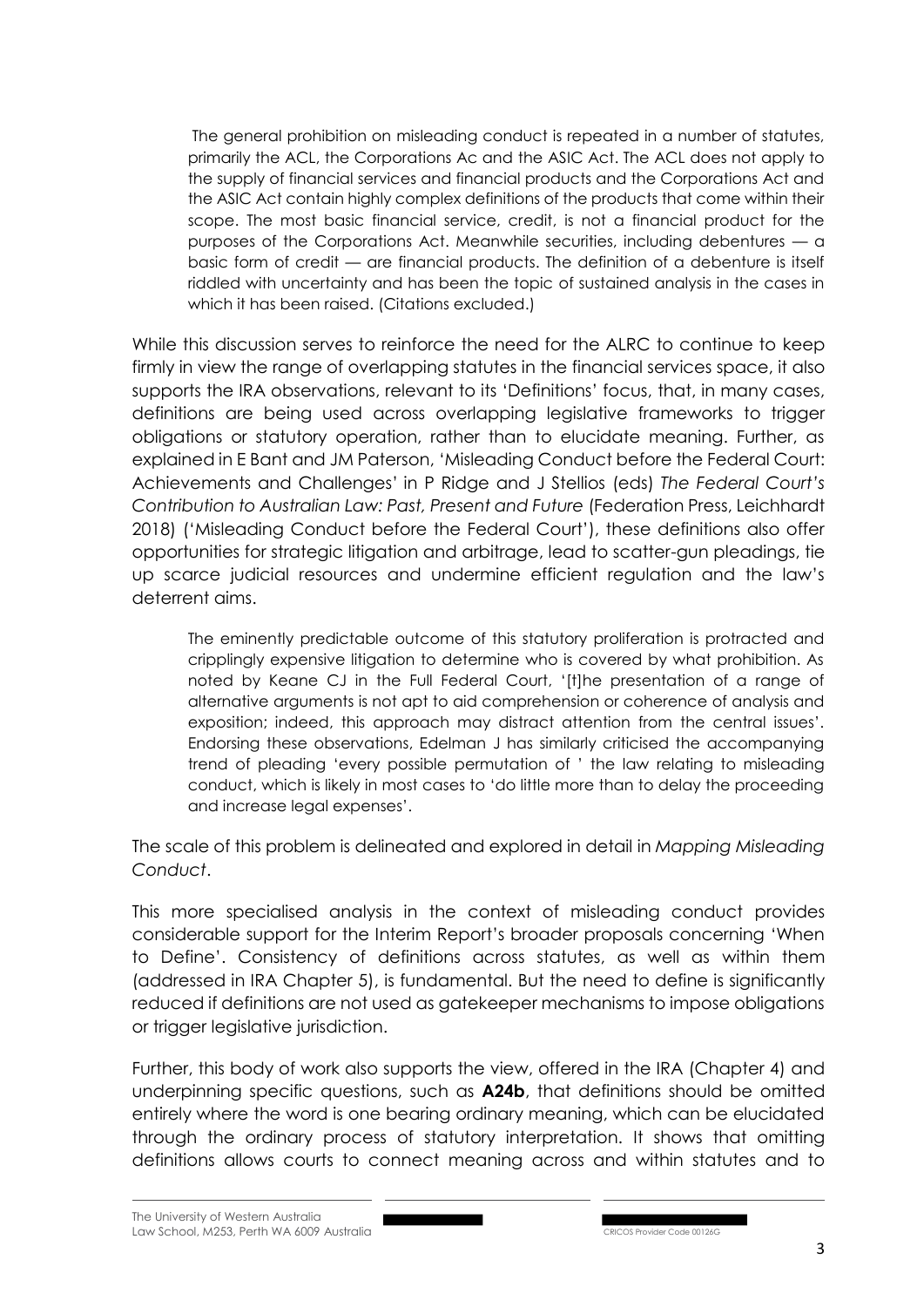promote more coherent treatment of core norms. This is well-illustrated by the Australian law of misleading conduct, where the use of a broadly-framed and undefined prohibition has enabled courts to draw on and connect relevant statutory and general law principles, while giving effect to the distinctive statutory norm. This arguably has had the beneficial tendency to promote certainty of meaning and a more coherent and integrated legal system (constituting common law, equitable and statutory principles): see, in particular JM Paterson and E Bant, 'Misrepresentation, Misleading Conduct and Statute through the Lens of Form and Substance' in A Robertson and J Goudkamp (eds) *Form and Substance in Private Law* (Hart Publishing, Oxford 2019) 401.

That said, as the field of misleading conduct also well demonstrates, there are limits to what can be achieved judicially, in particular where legislatures choose to employ different terms to govern substantially similar conduct, the subject of extended consideration in *Mapping Misleading Conduct*. Where this has occurred, a process of what the ALRC terms 'consolidation' may be required. I return to this below.

## **3. Legislative design: principles-based drafting and the role of soft law guidelines**

The Inquiry has, as a key aim, the principled simplification of our financial services regulation. A number of its related Questions and Proposals concern the use of principles-based drafting over more prescriptive formats. This approach also finds significant support in the ARC project on misleading conduct. Professor Paterson and I have strongly advocated in a number of publications that there is great merit in expressing general 'safety net' provisions that prohibit conduct in contravention of core standards through principles-based drafting. This is preferably to adopting a rules-based regime in the (illusory) interests of greater certainty: see, eg, *Misleading Conduct before the Federal Court*, 182. We have suggested that a principles-based approach may usefully be coupled with 'soft law' guidelines that show how these core statutory norms operate in different contexts. This combination may well provide a better means of satisfying industry demands for certainty than incorporating this sort of particularised guidance within the legislation itself. For discussion and examples of the sorts of valuable guidelines used in cognate English statutes, see Bant E and JM Paterson, 'Statutory interpretation and the critical role of soft law guidelines in developing a coherent law of remedies in Australia' in R Levy et al (eds), *New Directions for Law in Australia: Essays in Contemporary Law Reform* (ANU epress 2017) 301, available for download at

## https://protect-au.mimecast.com/s/2mpEBkUrXVMLfb?domain=press.anu.edu.au

## and *Misleading Conduct before the Federal Court*, 181-85.

In considering the merits of principled-based regulation, it may be also helpful for the ALRC to explore and further articulate the methods adopted by courts to interpret principles-based legislation. Principles-based drafting for core statutory norms of conduct may, through sympathetic judicial interpretive methods, serve to promote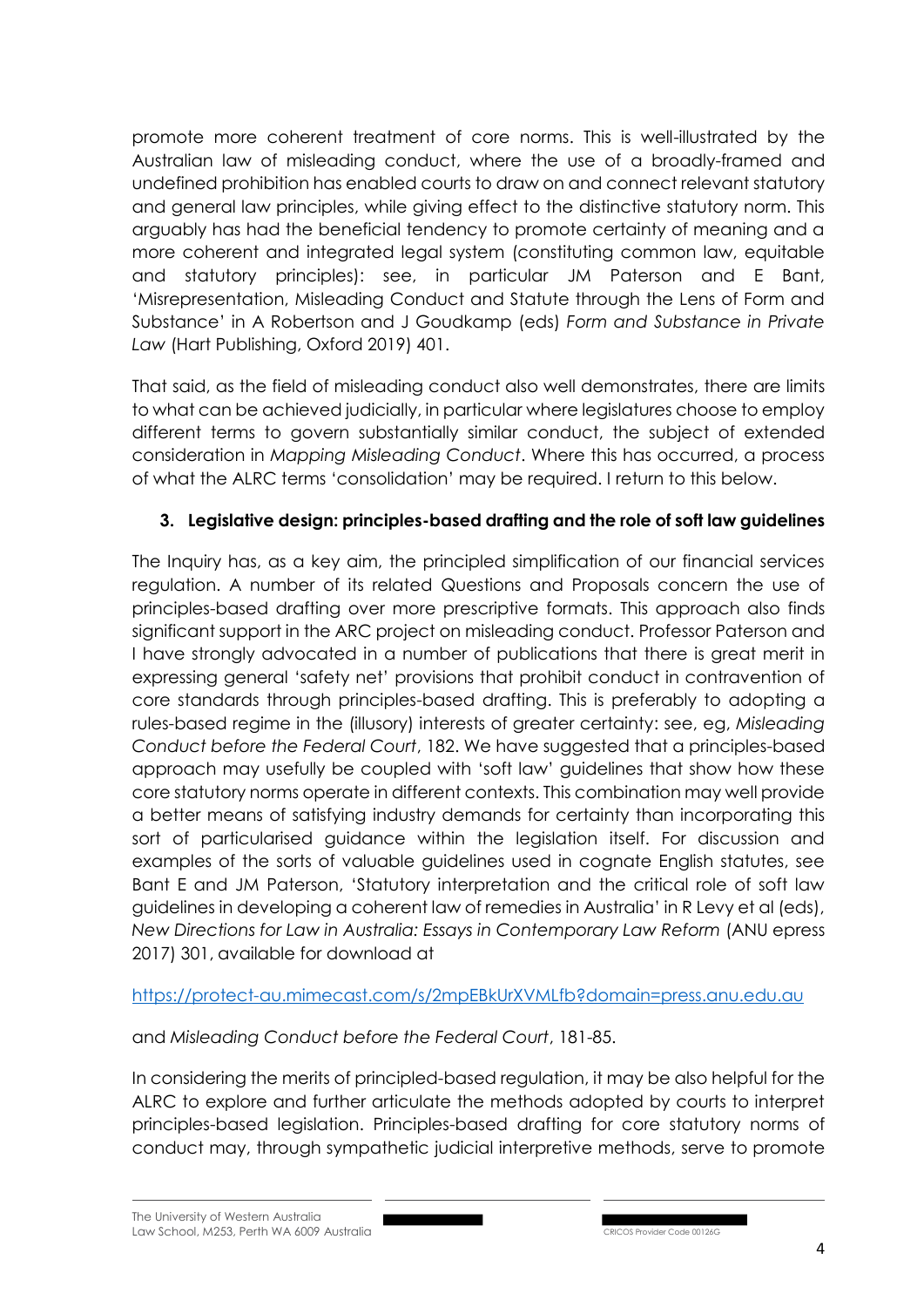certainty to a degree impossible for rules-based regimes: see *Misrepresentation, Misleading Conduct and Statute*. This sort of analysis may help to gain industry constituencies for change, away from granular rules-based lists and in favour of principles-based legislative design. Here, our work shows that Australian courts have developed an important and laudable interpretive method, which draws upon common law and equitable principles to the extent that they are consistent with and promote the statutory language and purpose. The consequence of this interpretive method is that the statutory regime is integrated with, yet not collapsed into, its general law context, and statutory and general law principles may cross-fertilise one another. This interpretive method is very important to achieving the sort of principled and coherent regulation which is, arguably, much more difficult through a strict and formalistic rules-based regime: for some interesting comparisons between the English and Australian statutory approaches to misleading conduct, see J M Paterson and E Bant, 'Misrepresentation, Misleading Conduct and Statute through the Lens of Form and Substance' in A Robertson and J Goudkamp (eds) *Form and Substance in Private Law* (Hart Publishing, Oxford 2019) 401 ('Misrepresentation, Misleading Conduct and Statute'). Professor Paterson and I have further argued in *Misleading Conduct before the Federal Court*, 182, that these 'interpretive frameworks developed and applied by courts should be factored in at the point of legislative design.' That is, legislation should be designed with a good understanding of the interpretive method that will inform its application. This sort of *ex ante* consideration may be of interest to the Commission as part of its Inquiry, when thinking about legislative design in the financial services space, but of course is also a broader point.

The emphasis on the merits of principles-based regulation should not be taken as support for the view that there is no place for well-expressed, bright-line rules, where these operate to complement rather than confuse or derogate from other regulatory strategies (such as 'safety net' provisions). An important point here is to identify clearly the purpose of the process of legislative reform and, in particular, to whom the statute speaks. Where the risks of non-compliance are very high (including the spectre of court proceedings and civil or criminal penalty) the careful use of more specific criteria to articulate positive obligations (as opposed to prohibitions on conduct that contravenes core statutory norms) can make good sense. For example, setting out the baseline requirements for responsible business practices on the part of those licenced to provide financial services can provide useful guidance and prevent unwitting breach by stakeholders who, after all, may not all be sophisticated actors or legally advised. The same may apply in cases of overarching positive obligations (such as a 'best interests' duty). Where this is done, it should be carefully considered whether any 'checklist' of obligations should be illustrative/indicative or prescriptive, and if prescriptive should be exhaustive or open-ended. I return to these considerations below.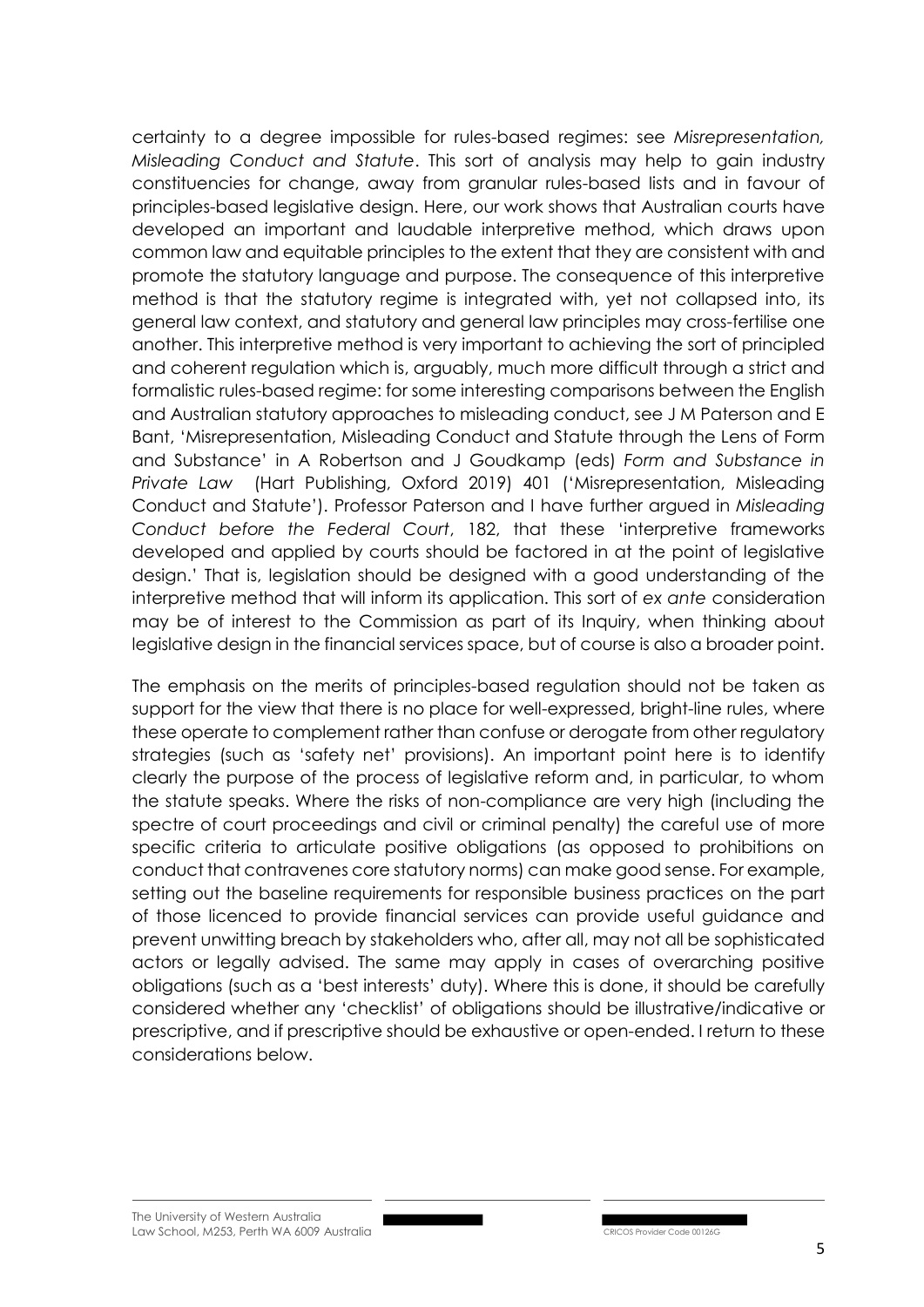### **4. Legislative Design: Exclusions, exemptions and notional amendments**

My research conducted with Professor Paterson pursuant to DP18010093 provides strong support for the IRA's identification at [10.3] of exclusions, exemptions and notional amendments as raising acute problems of principle and practice. These are intimately connected to the unhelpful proliferation of similar provisions within and across multiple statutes, and to the use of definitions as gatekeepers for substantive obligations. Our research has questioned, for example, why the core prohibitions on misleading conduct do not attract penalties, see eg *ASIC Act* ss 12 DA(1A), 12DB(2) and, for substantive analysis, *Mapping Misleading Conduct*, *Misleading Conduct before the Federal Court*, and E Bant and JM Paterson, 'Developing a Rational Law of Misleading Conduct' in J Eldridge, M Douglas and C Carr, *Economic Torts and Economic Wrongs* (Hart Publishing, 2001) 275, 288-290. Rather, civil penalty prohibitions are separately imposed, with slightly different and supposedly more restricted operation, to reflect the seriousness of the civil penalty context: *Australian Competition and Consumer Commission v Google LLC (No 2)* [2021] FCA 367 [105]- [120] (Thawley J), analysed in *Mapping Misleading Conduct*.

Whether this separate treatment is required or desirable is open to serious challenge. Courts have shown themselves eminently capable of distinguishing between different levels of culpability through the 'French factors', as elaborated through subsequent decisions: see, eg *Intuitive Synthesis*. There is no reason to think, for example, that a formal and minor error included in a prospectus would attract the same penalty (or even be the subject of regulator proceedings) as more serious contravening conduct. If the Australian Law Reform Commission's recommendations 10 and 11 in its *Corporate Criminal Responsibility* report 136 to legislate strengthened versions of these factors is adopted, there can be no doubt that courts will approach varying circumstances of defendant culpability (the accidental omission of information, minor problems with a prospectus and so on, as compared to a severe or repeated case of misleading conduct) with appropriate sensitivity. But it is also open to conclude that, even without legislative enactment, the French Factors, as developed over time, are entirely capable of responding to different contexts with proper nuance. It is simply unnecessary to repeat and reiterate, in various forms, the core prohibition (some with civil penalty, others without) in order to avoid this phantom menace.

As explained in *Mapping Misleading Conduct*, *Developing a Rational Law of Misleading Conduct* and *Misleading Conduct before the Federal Court*, the costs of this separate treatment are very considerable in terms of complexity, inaccessibility, irrationality and sheer volume of legislation. Concerns by industry constituencies about a 'one size fits all' approach to the core prohibitions may here be better managed through educative means, including the use of soft law guidelines.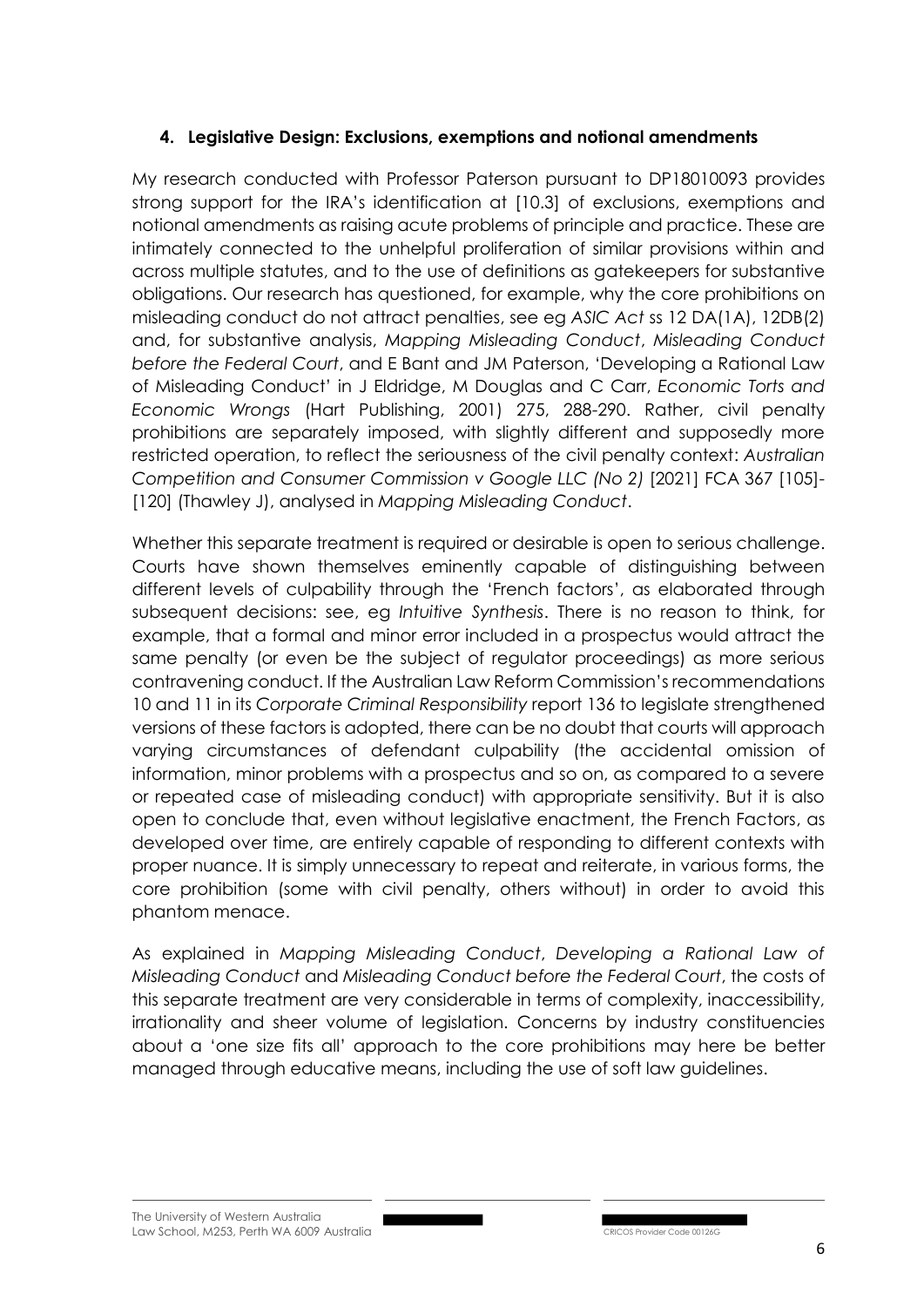# **5. Rationalisation: Misleading Conduct**

Relatedly, as the IRA notes, the proliferation of overlapping legislative frameworks is matched by proliferation of iterations of core statutory principles within these frameworks, supplemented by more specific rules guiding their operation in particular contexts, alongside carve-outs and exclusions, among others. All are relevant to the goal of just and efficient legislative simplification.

Here, as noted in the IRA, a major research aim of DP18010093 has been to map the prohibitions on misleading conduct, as well as their remedial schemes, across commonwealth, state and territory legislation. The survey paints a damning picture of the state of our law. The core prohibition, as expressed in s18 ACL, and its remedial regime, have been replicated, with unexplained variations, across a wide range of statutes. These doppelganger provisions then sit alongside other different legislative provisions also concerned with misleading conduct, but which approach their regulation in quite distinct ways (for example, through specific rules or prohibitions). The raw data has been made available at https://unravellingcorporatefraud.com/publications-drlmc/ . The problems raised through this proliferation are examined in *Mapping Misleading Conduct*.

This body of work, together with other project outputs cited and discussed in the article, see in particular at n 11, provides very strong support for the ALRC's **Proposal A23:** 

In accordance with the principle that terminology should be used consistently to reflect the same or similar concepts, proscriptions concerning false or misleading representations and misleading or deceptive conduct in the *Corporations Act 2001*  (Cth) and the *Australian Securities and Investments Commission Act 2001* (Cth) should be consolidated into a single provision.

Consistently, I would strongly support return to the form of the core prohibition contained originally in s52 Trade Practices Act and now found in s18 ACL. This prohibition is well-understood and readily applicable across the range of financial service and product areas. Its application in discrete areas is better modelled through worked examples and other appropriate soft law guidelines. Given these sit under an overarching prohibition, there should be illustrative in nature, rather than prescriptive or purporting to provide safe harbours to industry participants.

# **6. Rationalisation: Unconscionable Conduct**

Subject to the further discussion below, the DP18010093 research provides considerable support for **Proposal A22**. This proposes to confine the statutory prohibition on unconscionable conduct to the broad-based provisions contained in ss12CB and 12 CC, removing the more restrictive versions reflecting the equitable doctrine, which are currently found in s991A of the Corporations Act and s12 CA of the ASIC Act (among other places). The problems associated with the multiple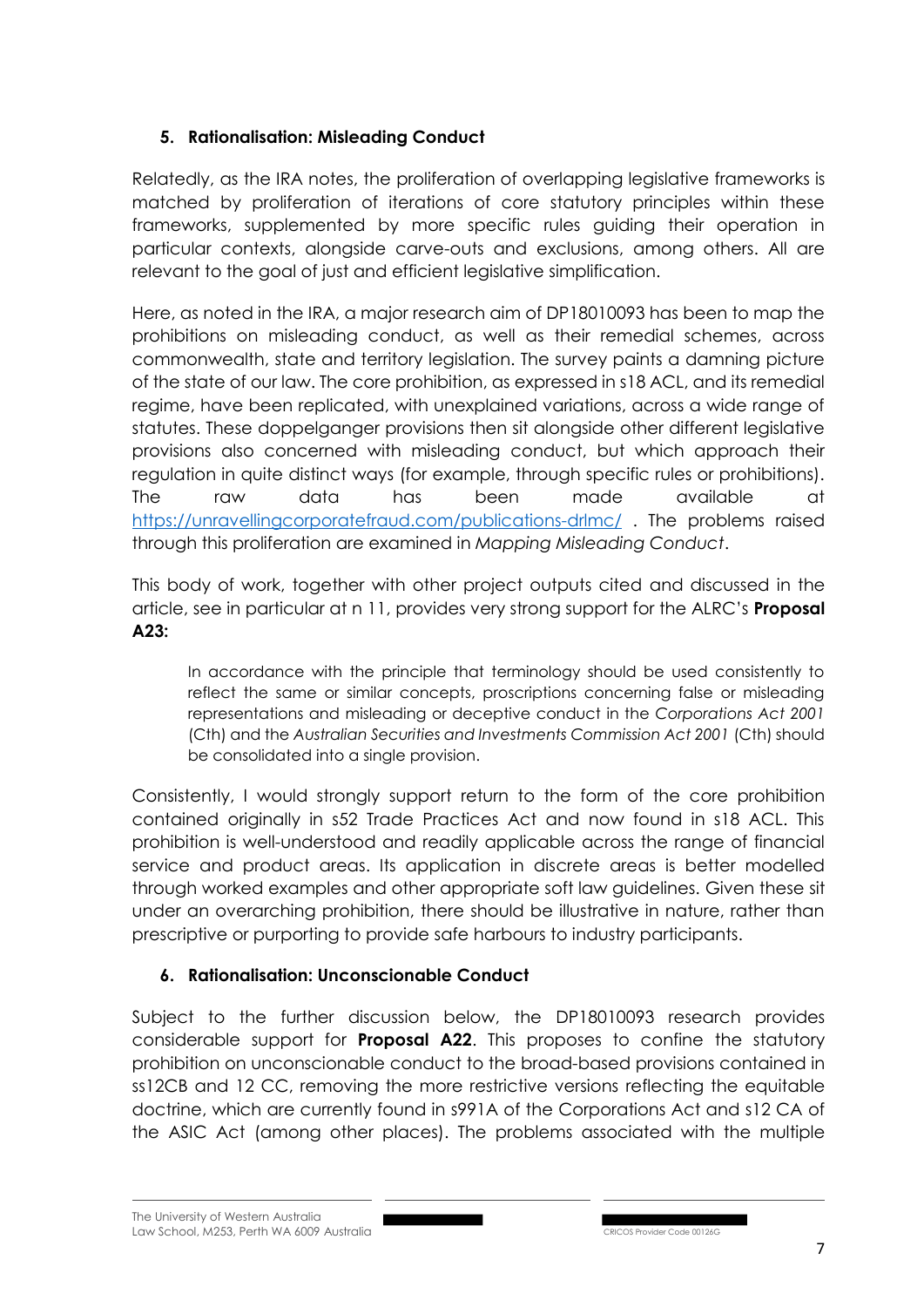iterations of misleading conduct are echoed here, although the scale of the problem is reduced.

There is a question whether removing the concept of doctrine of unconscionability 'within the meaning of the unwritten law' (s12 CA) will sever too sharply the ongoing connection and capacity for principled cross-pollination between the equitable doctrine and its broader statutory counterparts. This may be important, not only because the equitable doctrine may provide useful (non-restrictive) considerations relevant to the statutory doctrine but because the statutory doctrines should, we consider, have the converse potential to inform the development of the equitable doctrine: see E Bant, 'Common Law and Statute: Interaction and Influence in Light of the Principle of Coherence' (2015) 38 *University of NSW Law Journal* 362. However, this possibility has not to date been one to which courts have generally been alive when addressing the relationship between the statutory and equitable norms: see JM Paterson, 'Unconscionable Bargains in Equity and under Statute' (2015) 9 *Journal of Equity* 188. Rather, the consequence of maintaining the more demanding equitable doctrine within the statute has been that it has exerted, arguably, excessive influence over the interpretation of the broader, statutory prohibition. This has been so notwithstanding the clear statutory direction that the statutory prohibition should not be so restricted. Indeed, this excessive influence is one reason why Professor Paterson and I have argued that there is merit in considering a prohibition on 'unfair' trading: see 'Should Australia Introduce a Prohibition on Unfair Trading? Responding to Exploitative Business Systems in Person and Online' (2021) 4 *Journal of Consumer Policy* 1. I return to this possibility below.

There is also the concern (again, shared with misleading conduct) that consolidation of the prohibitions on unconscionable conduct in the context of financial services will not address the many other contexts in which replication of norms occurs. This will need to be borne in mind, however, for very many aspects of the ALRC reform agenda in the financial services space, as noted at the outset of this submission. And rationalisation of the mess of reiterated norms must start somewhere. Accordingly this is not a weighty consideration against the reform.

On balance, I favour the proposal. The broader statutory prohibition should be able to provide all the remedial and expressive benefits of its narrower statutory cousin, while leaving in place the independent equitable doctrine. The latter can continue to evolve, including (in theory) by reference to cognate statutory norms, although the likelihood of this may be diminished with the proposed reform.

The alternative option (not favoured by the ALRC) of removing entirely all statutory prohibitions on unconscionable conduct, relying instead on the licensing obligations to act 'efficiently [or 'professionally', if amended], honestly and fairly', warrants careful attention. While there is no doubt overlap between the concepts of fairness and statutory unconscionability, the two are not currently the same. As explained above, the statutory prohibition has been heavily influenced by the demanding standard of the equitable doctrine. This has, arguably, undermined its capacity to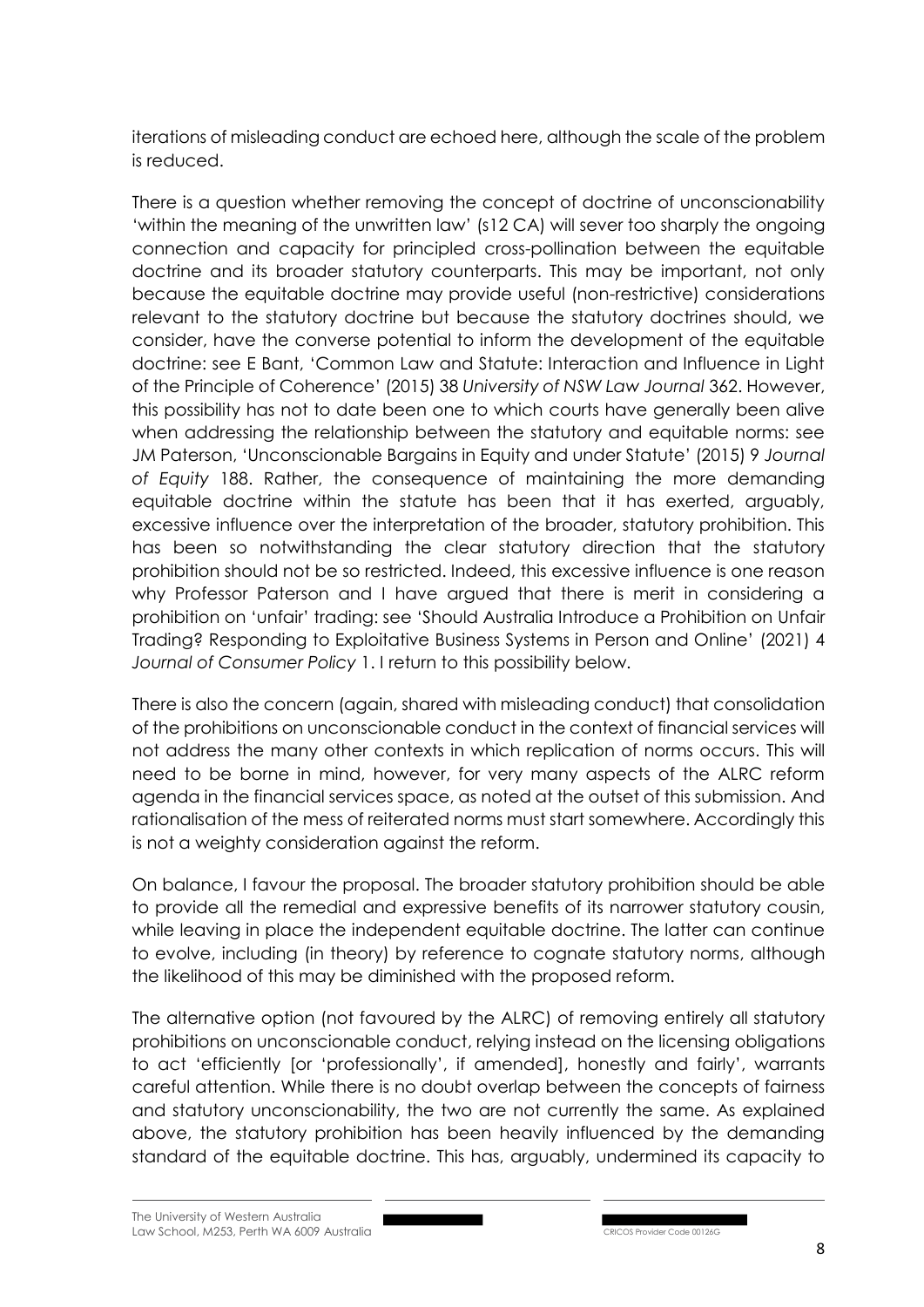operate more broadly and beneficially, to guide fair trading practices. For example, unconscionable conduct currently connotes a high level of blameworthiness that, on existing authorities, requires proof of a relevantly culpable mindset on the part of the defendant: E Bant and J Paterson, 'Systems of Misconduct: Corporate culpability and statutory unconscionability' (2021) *Journal of Equity* 62, 69-70. The expressive force of a finding of unconscionability over unfairness (or, more accurately, a failure to act fairly) is therefore potentially significant. This will be particularly so if fairness is seen in terms of an objective norm or strict standard of conduct. I note that the same point applies for the licensing concept of honesty, as compared to the concept of dishonesty: see E Bant, 'Culpable Corporate Minds' (2021) 48 *UWA Law Review* 352, 365-366. While the argument can be made that these standards should align, that has not been the case: see, eg *ASIC v ANZ Banking Group Ltd (No 3)* [2020] FCA 1421 [62] (Allsop CJ) in which his Honour distinguished between dishonesty and a failure to act honestly. This means that the statutory unconscionability prohibition may be operating differently from an unfairness standard. This is arguably reflected in the recent 'debarment lists' adopted in WA's new procurement and debarment regime, which adopts the statutory prohibition under the more serious 'Category A' debarment conduct, unlike unfair contract terms and practices, which are included under the lesser Category B, see

### https://www.legislation.wa.gov.au/legislation/statutes.nsf/law s52750.html

Further, the statutory unconscionability provisions have spawned a rich and valuable jurisprudence not only on the nature of this core statutory norm, relevant (as the IRA notes) across multiple statutes, but which also provides important insights and lessons for development of general law and other statutory principles. The introduction of provisions proscribing 'unconscionable systems of conduct and patterns of behaviour' have generated, for example, rigorous guidance on broader issues relevant to corporate attribution and regulation: see, for example, *Systems of Misconduct* which explains the relevance of the provisions for a novel model of corporate attribution entitled 'Systems Intentionality': see further *Culpable Corporate Minds*. It also informed the ALRC *Corporate Criminal Responsibility Final Report* 136, Recommendation 8, recommending introduction of a bespoke corporate offence in cases of systematic misconduct: see further Samuel Walpole and Matthew Corrigan, 'Fighting the System: New Approaches to Fighting Systematic Corporate Misconduct (2021) *Sydney Law Review* 489.

On the other hand, Professor Paterson and I have also argued in *Should Australia Introduce a Prohibition on Unfair Trading* that a prohibition on 'unfair' conduct might have a range of benefits:

One of these attractions is in prompting Australian courts to move beyond restrictive understandings of unconscionable conduct grounded in equity to address new, systematic forms of market misconduct. Another potential strength is in responding to the use of new methods of data collection and predictive analytics in digital marketing to influence consumer choice in online forums.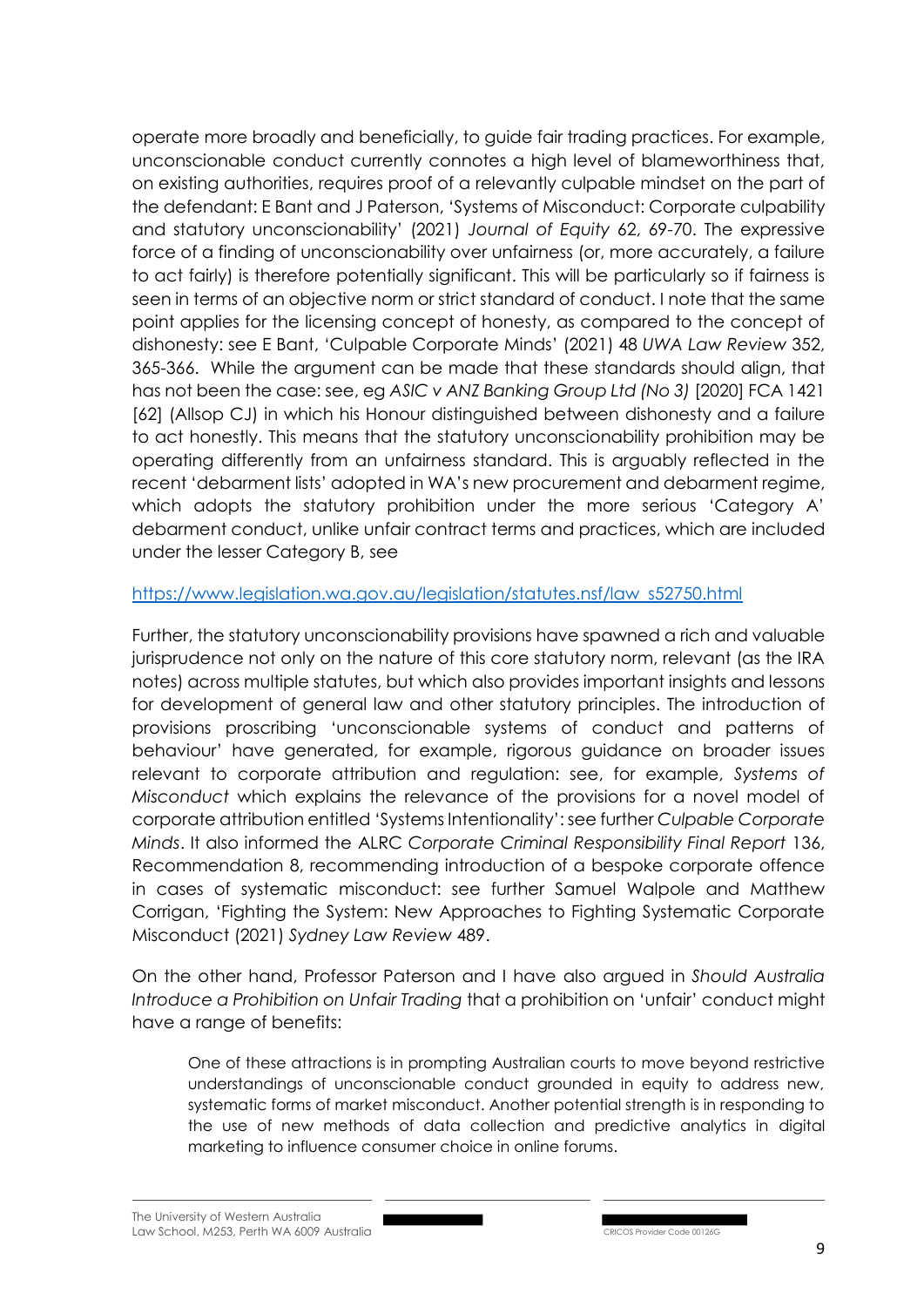As we there explain (at 11), there is arguably an emerging Australian jurisprudence on unfairness in financial services/consumer credit regimes, variously expressed in terms of regulatory powers to respond to unjust contracts (Contracts Review Act 1980 (NSW)), conduct that is not honest (National Consumer Credit Protection Act 2009, Section 180A), and conduct by financial services licences that is not efficient, honest, and fair (Corporations Act 2001(Cth), Section 912A; National Consumer Credit Protection Act (2009), Section 47(1)(a)). Successive Royal Commissions into Misconduct in the Banking, Insurance and Financial Services Industry, and into the Crown Casino (Victorian Government, Royal Commission into Casino Operator and Licence, Final Report 15 October 2021) have emphasised the core obligation to act 'fairly' in trade and commerce. A statutory prohibition on unfair conduct, or conduct that is likely to be unfair, would connect with this broader body of jurisprudence and support its coherent development.

We further argued in that article that a statutory prohibition on unfair trading practices, particularly one framed in terms to capture conduct that is 'unfair or likely to be unfair', might be better able to pick up business practices that are 'predatory by design or implementation, as opposed to being problematic in their application to an individual consumer' (at 8). Equity's traditional focus in the doctrine of unconscionable dealing on the individual conscience of the defendant, and the specific circumstances of particular victim, has here had a deleterious effect on the capacity of the statutory prohibition to pick up and redress these systems of misconduct (best exemplified in *ASIC v Kobelt* [2019] HCA 18). Finally, a prohibition on unfair trading might also be desirable because, unlike a prohibition on 'unconscionable' dealing, the concept of unfairness is 'widely understood, being part of the every-day moral vocabulary of all Australians' (House of Representatives Standing Committee on Industry, Science and Technology (1997), Recommendation 6.1 [6.73].

However, since publication of this article on unfair dealing, courts have addressed more fully the evidentiary and litigation hurdles to proving unconscionable systems of conduct that underpin or constitute predatory business models, with the consequence that many cases of 'unfair' trading practices might now be picked up by the existing statutory prohibition on unconscionable conduct: see *Systems of Misconduct*. The High Court of Australia will shortly be delivering a judgment in a case of unconscionable conduct (*Stubbings v Jams 2 Pty Ltd*), which may clarify and confine the operation of *ASIC v Kobelt*, emancipating the statutory doctrine from its equitable cousin. This would be consistent with the most recent appellate authority examining that issue: *Australian Competition and Consumer Commission v Quantum Housing Group Pty Ltd* [2021] FCAFC 40.

Finally, were the existing core prohibition on statutory unconscionable conduct reformed to prohibit 'unconscionable conduct *or conduct that is likely to be unconscionable'* its ex ante operation and capacity to capture predatory trade practices independently of individual human fault would be further enhanced.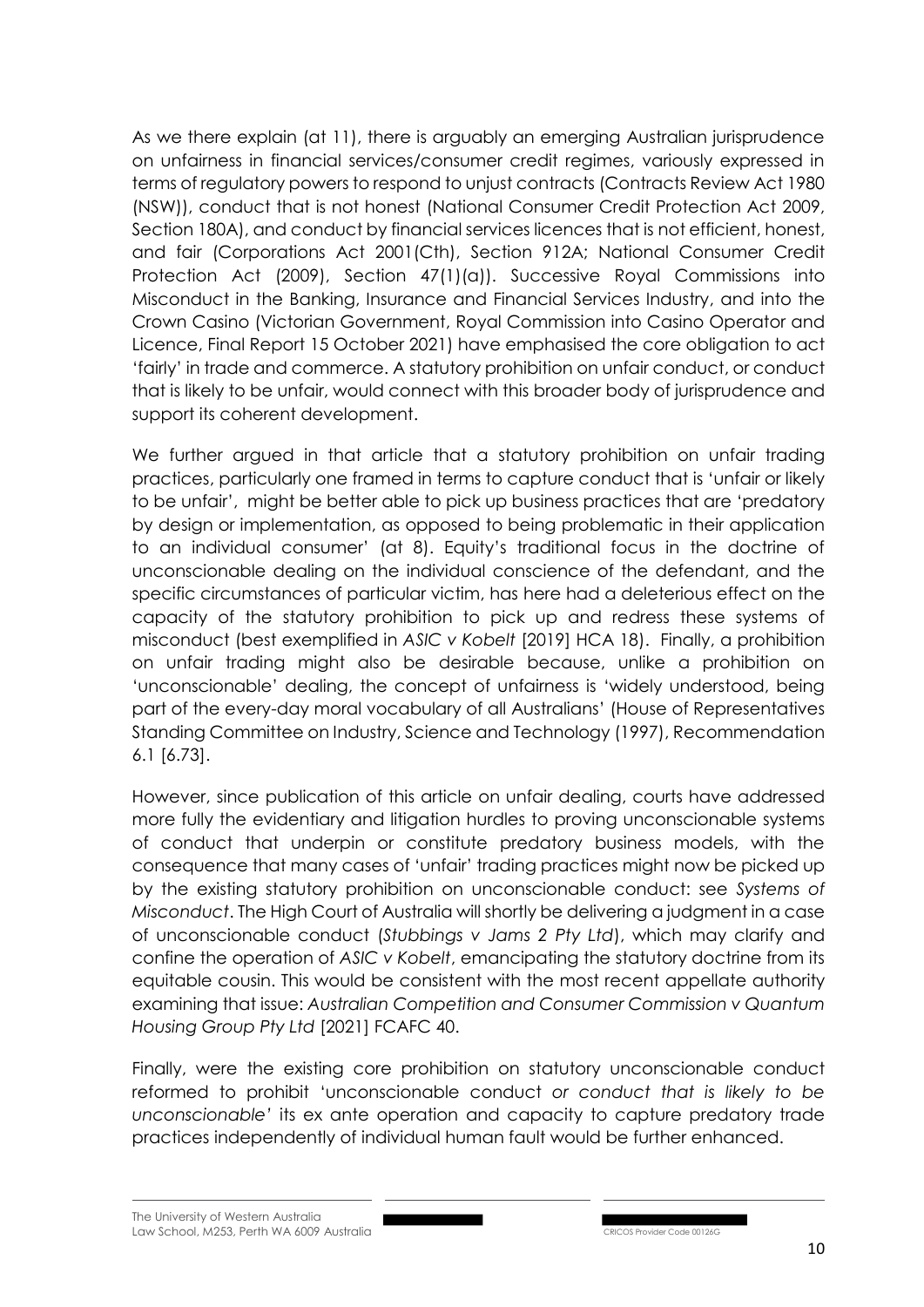On balance, I consider it undesirable at this stage simply to remove the existing statutory prohibition, leaving all the work to be done by the licensing obligation to act 'efficiently, honestly and fairly' (or, as the ALRC favours, an obligation to act 'professionally, honestly and fairly'.) At the least, this may undermine, if not halt, development of the rich jurisprudence on systems of misconduct, which have started to provide powerful means to regulate predatory and harmful business models. It would be possible to amend the current prohibition to capture conduct that is 'likely to be unconscionable', which would parallel the misleading conduct prohibitions and even more clearly capture predatory business practices. However, reframing the statutory prohibition in terms of 'unfairness' (and in terms that include conduct that is 'likely to be unfair') may be a third option, worthy of consideration. This would connect the prohibition with the broader, emerging fairness standard, underscore its distinctiveness from the equitable doctrine of unconscionable dealing, address problematic business models and be more comprehensible for its Australian subjects.

### **General Law and Statutory Principles: The 'Best Interest' Duty**

Professor Paterson and I have also been examining some of the more unhappy interactions between general law principles and their statutory counterparts as part of our work. Not only is this interaction commonly ignored in legislative design, but reforms can operate actively to undermine existing protections in subtle and opaque ways. This problematic situation is only exacerbated where extensive use is made of non-legislative regulatory mechanisms to alter substantive rights and obligations. Here, our findings suggest that the ALRC is right to emphasise the risks associated with delegated legislation and legislative instruments. As we explain in JM Paterson and E Bant, 'Mortgage Brokers, Regulatory Failure and Statutory Design' (2020) 31 *Journal of Banking and Finance Law and Practice* 7 ('Mortgage Brokers'), 17-18, these instruments can wholly undermine the expressive value of the law, can render the primary statute positively misleading to those it purports to guide and govern, and undermine the original protective purpose of the law. Additionally, these instruments and regulations can be very difficult to find, even for the legally trained. These issues are in addition to concerns that subsidiary legislation may undermine the legislative process of debate and review.

However, even where this subsidiary form of regulation is not in issue, too little attention is paid to the general law context, and the statutory relationship to that general law context, when drafting legislation (see here, for example, *Misleading Conduct before the Federal Court*, 182; *Mortgage Brokers*). It can be argued that, far from expanding general law protections, a number of legislative reforms to financial services have undermined or derogated from the existing common law and equitable protections. A good example, highlighted in the FSRC Final Report and in the IRA, is the safe harbour provided in s961B of the Corporations Act. The named obligations by which the statutory 'best interests' obligation (itself a diluted proxy for the equitable fiduciary principles) will be satisfied clearly reflects a desire to reassure industry constituencies. Another is the statutory obligation to 'manage' (rather than the more strict equitable injunction to 'avoid') conflicts of interest: Corporations Act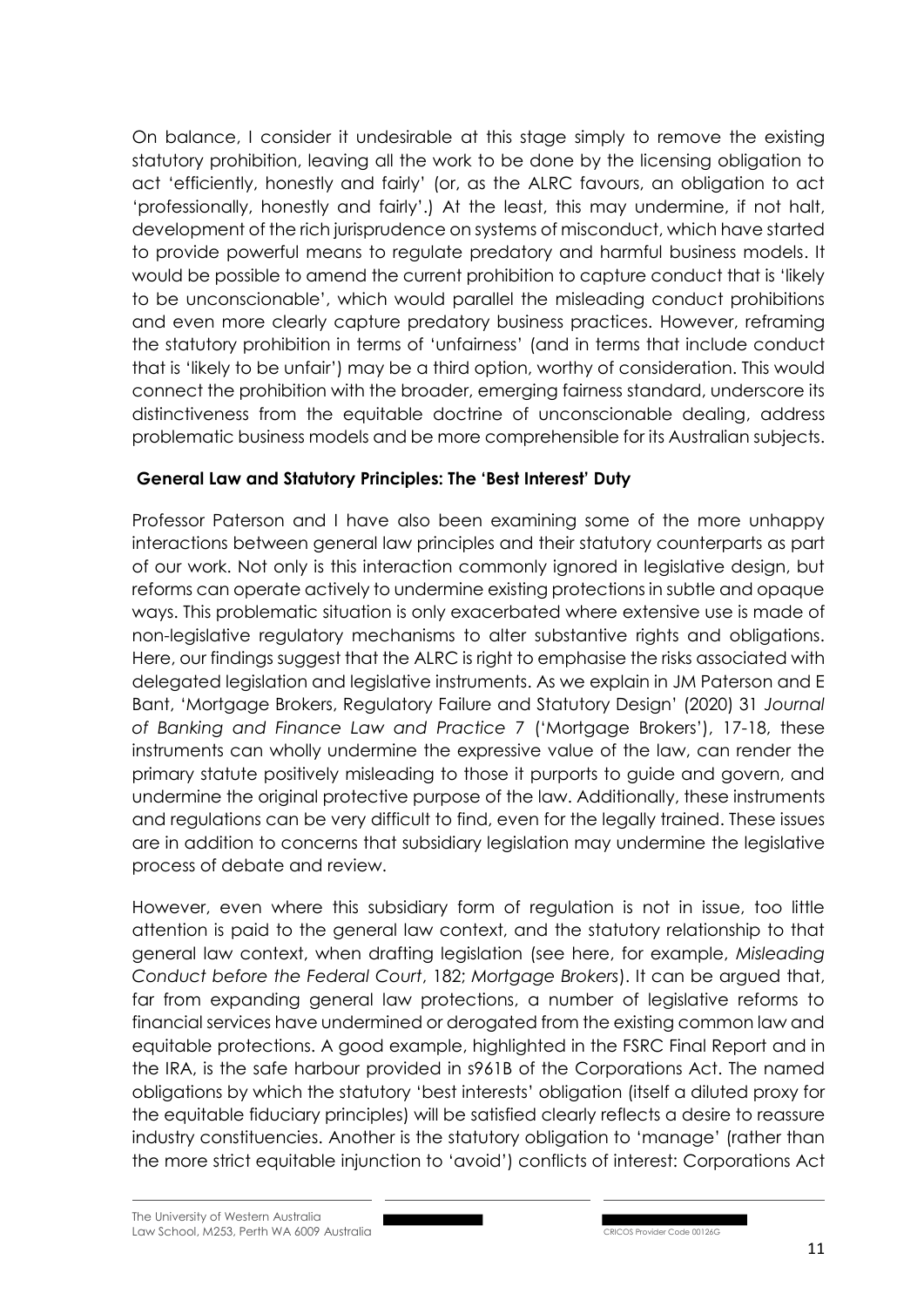2001 (Cth) s 912A(1)(aa); Vince Battaglia, "Dealing with Conflicts: The Equitable and Statutory Obligations of Financial Services Licensees" (2008) 26(8) *C&SLJ* 483; M Scott Donald, "A Servant of Two Masters? 'Managing' Conflicts of Duties in the Australian Funds Management Industry" (2018) 12 *Journal of Equity* 1. Nor do disclosure obligations (the proxy fix-all for conflicts in most statutory contexts) equate to equity's rigorous demands for fully informed consent: *Mortgage Brokers*, 23. These statutory reforms threaten to undermine the equitable principles, which (after all) reflect a profound truth about the capacity of conflicted financial advisors to give independent and hence quality advice: see discussion in *Mortgage Brokers*, 12-13.

Similar problems affect reforms to the statutory obligations regarding 'best interests' and conflicts affecting mortgage brokers: see *Mortgage Brokers*, 19-25. Here, the position is further complicated by the fact that mortgage brokers, through the lens of equity a species of financial adviser, are not subject to the same statutory regime as financial services licensees. This affects the treatments of conflicts of interest and, critically, conflicted remuneration practices (and accompanying disclosure regimes). Professor Paterson and I have elsewhere discussed problematic reform proposals that both prohibit conflicted remuneration for mortgage brokers, while simultaneously permitting the worst forms of it through back-door regulation: *Mortgage Brokers*, 18. These reforms reflect a more generalised legislative failure squarely to grapple with the interaction between statutory reform and existing general law protections. It is a fundamental truth, reflected in the equitable fiduciary principles, that mortgage brokers (or other financial advisers) cannot give unconflicted advice that gives priority to the 'best interests' of the consumer while simultaneously open to the influence of commissions or other forms of reward that prompt it to make recommendations that further its own financial interests.

So, there are substantive differences both between the equitable and statutory treatments of core obligations of financial advisers, and between statutory treatments of (what equity would consider to be) financial advisers. There are real debates over the interactions between these different regimes: see Simone Degeling and Jessica Hudson, "Credit Advisers, Fiduciaries and Equitable Fiduciary Obligations" (2019) 47(1) Federal Law Review 6. It is possible that actors may become subject to multiple obligations, not all of which can simultaneously be met. The consequence, predictably, is increased complexity, uncertainty and costs to all affected. Moreover, the statutory duties arguably offer less protection than the original equitable counterparts. These considerations raise the question whether, notwithstanding these considerable concerns, more specific legislative obligations may still be preferable in some contexts. In what follows, I consider the merits of the various options for articulating the best interests duty.

From the outset, it may plausibly be argued that fiduciary concepts are subtle and difficult for lay stakeholders to understand and obey. So reverting solely to the general law (fiduciary) principles may be undesirable. A broadly framed statutory 'best interests' duty applicable across the field of financial advisers (ie both financial services licensees and brokers) might be supported for its general and expressive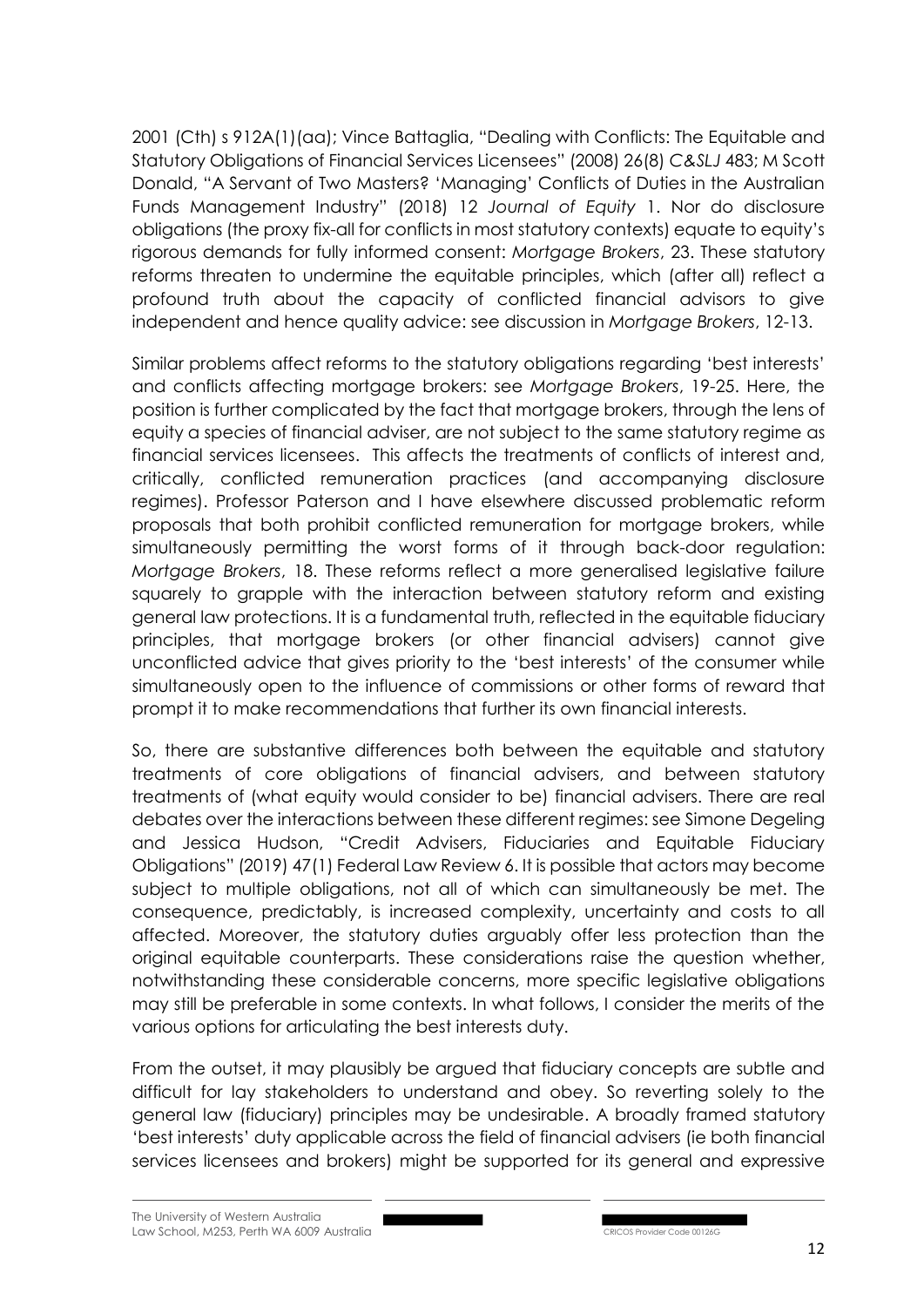force, notwithstanding that it departs from equity's more specific, rigorous and protective fiduciary standards: *Mortgage Brokers*, 20-25. However, this raises the point mentioned previously (section 3) about the consequences of framing statutory norms in positive terms (as opposed from equity's negative injunctions to avoid conflicts and unauthorised profits).

If the positive 'best interests' duty were left undefined, courts would use the usual interpretive methods to develop an understanding of its content. This would likely include consideration of adjacent and relevant statutory rules (eg conflicts and remuneration rules, disclosure rules, responsible lending obligations), other overarching statutory norms, such as the obligations to act 'efficiently (or professionally], honestly and fairly', and the prohibitions on misleading and unconscionable (or unfair) conduct. Courts would also be able to draw on fiduciary and neighbourhood norms found in the general law and elsewhere in the statute books. This option might leave open the possibility that the best interests obligation could develop into a distinctive, overarching statutory norm or principle, reflecting the sort of foundational role articulated by Commissioner Hayne in his six key principles. Indicative behaviours of the 'best interests' duty could be contained in ASIC or other soft law guidelines. They need not be contained in the statute and could be iillustrated through worked examples. That way, they could be drawn on by stakeholders and readily amended in light of curial guidance. This would be consistent with the approach taken to analogous duties in the NCCP and SIS Acts, as noted in the IRA at [13.147].

However, given this is framed as a positive statutory norm, with very significant ramifications for those subject to its direction, stakeholders have traditionally sought greater comfort, through particularisation, of the content of the 'best interests' duty. I agree with the ALRC (and FSRC) that the current 'safe harbour' provisions are undesirable means of achieving that end: the provisions promote formalistic and legalistic approaches to 'compliance' in subject stakeholders, nicely labelled as a 'tick a box' mentality. It also reinforces and casts in stone the gulf between the statutory and equitable standards. Far from enabling development of coherent common law, equitable and statutory standards and rules, it introduces conflicting, lesser standards that undermine the broader protective approaches adopted by the law.

The ALRC has asked (in **A24**) whether the existing list should be re-cast as an 'indicative' list of behaviours, which must be taken into account when determining whether the overarching 'best interests' obligation has been met (similarly, it seems, to the interpretive principles used for statutory unconscionable conduct). As it notes, this may serve to provide valuable guidance on the content of the overarching and positive statutory norm not merely to courts but to stakeholders. This may be conceived of as a 'harder' alternative to the 'soft' law guidelines approach described above.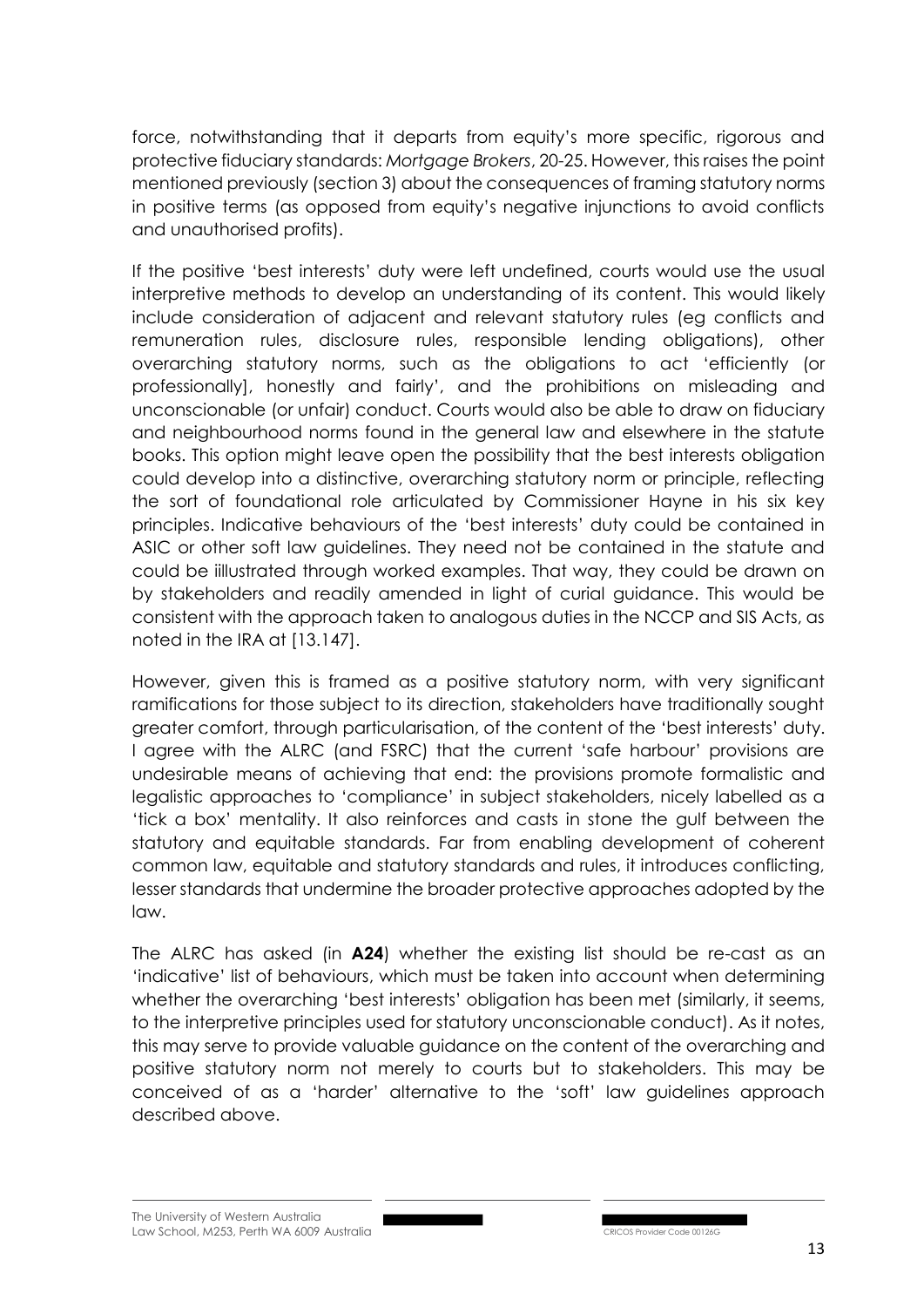A final alternative that, in my view, bears consideration, would be to develop a nonexhaustive list of prescriptive obligations that together set the baseline expectations for the 'best interest' obligation. This may be appropriate given the 'best interests' duty is framed as a positive obligation, breach of which would have very serious consequences. Approaching the matter in this way would also send a clear message to stakeholders about the core elements of the requirement, framed in terms of positive core requirements, while leaving room for incremental development by courts of further aspects of the 'best interest' concept.

It must be emphasised, however, that whichever route is adopted, it should be with a clear understanding of the essential and broader relationship between the statutory 'best interests' norm and the more particular (but essentially related) statutory rules, in particular treatment of conflicts, and conflicted remuneration practices. And underpinning all areas is their ongoing effect upon and relationship to their equitable progenitor. These interactions are dynamic and currently significantly unclear.

## **7. Disclosure duties: a case for wholesale reform?**

Finally, sitting alongside the misleading conduct work, more recently, Professor Paterson and I have been considering the relationship between the core norm against misleading conduct and the raft of statutory (and general law) duties to disclose, the subject of examination in the Interim Report: see E Bant and J Paterson (eds), *Misleading Silence* (Hart Publishing, 2019) Chapter 1 and *Mortgage Brokers*, 17, 22-25. This work provides some support for the view, expressed in the Interim Report, that the current statutory continuous disclosure and product disclosure obligations require reconsideration. However, it suggests potentially the need for a more nuanced and multi-layered approach to the role of disclosure obligations.

As the ALRC notes in the IRA, adopting the analysis of Professor Hanrahan in *Misleading Silence*, a primary aim of disclosure rules is to promote confident and informed consumer decision-making. Requiring disclosure of key information respects and enhances consumer autonomy – even in cases where a consumer decides not to take advantage or account of that information. However, disclosure obligations commonly serve a variety of other ends: to prevent misleading conduct, particularly through selective silence or omission of relevant information; to reduce consumer vulnerability to manipulation or exploitation; and to mitigate the dangers of conflicts of interest through facilitating informed consent, among others.

Clear identification of the purpose of the disclosure duties in question, and the target audience for the statutory obligations, are prerequisites for effective statutory design. In some cases, this may support complete removal of disclosure obligations. For example, as we explain in *Mortgage Brokers*, a simple ban on all conflicted remuneration is likely to be far more effective and protective of vulnerable consumers seeking financial advice than imposing detailed obligations to disclose conflicted remuneration on financial advisers. Disclosure does not ensure individual,